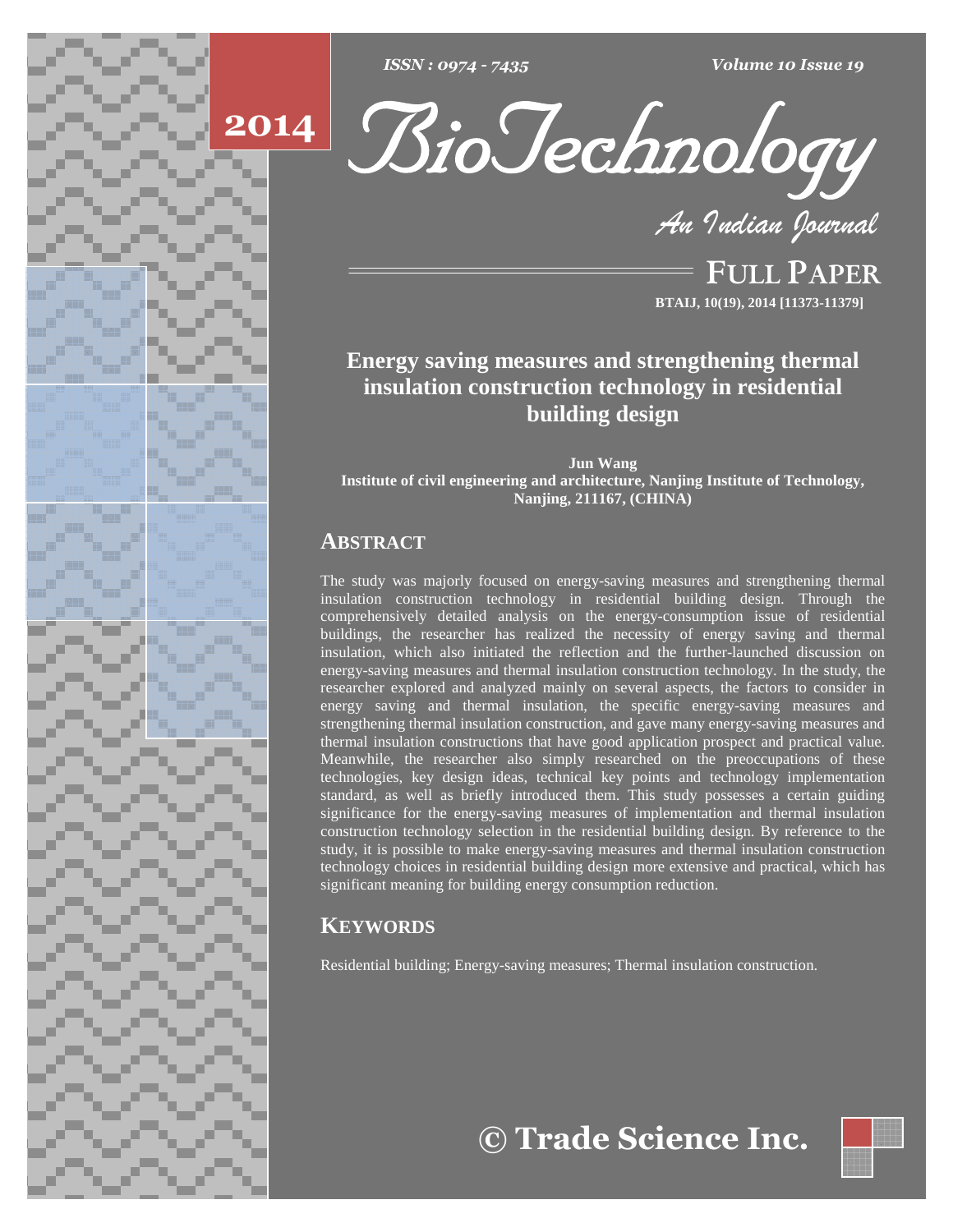# **INTRODUCTION**

In the actual residential building design, the fact that the understandings in energy-saving measures and thermal insulation technology are not fully comprehensive and detailed often brings out great energy consumption in residential building, increase in the construction cost and certain waste of energy. Through the cognition on problems and the anatomy on measures and technologies, this study discussed the issues of selection and design details in energy-saving measures and thermal insulation construction technologies and the related regulations and standards, so that people can understand more comprehensively energy-saving measures and thermal insulation construction technologies.

## **THE NECESSITY OF ENERGY-SAVING AND THERMAL INSULATION CONSTRUCTION DESIGN**

#### **Reduce energy consumption**

As often said, China is a country that possesses vast territory and abundant resources, but at the same time it is also a country with a large population. More than one billion people live in this land with an area of 9.6 million square kilometers, which means in average per capita energy is not rich. What's more, progress of the society, development of economy and improvement of people's material living standards makes the problems caused by energy consumption increasingly worse. And the energy consumption in residential buildings is a rather serious aspect in the problem of energy consumption. Now have a look below the severity of these problems through some statistical data in 2012. Revealed by the comprehensive summary calculation on the respective energy consumption of residential buildings and building materials, the energy consumption produced in design and construction ofresidential buildings accounted for as high as 37% of the national total energy consumption.

According the statistics, 30% of land in built-up area in city was used for the construction residential buildings, which accounted for 20% of the national total energy consumption; while 32% of water resources in city is consumed in residential buildings; steel consumption accounted for 20% of the national total steel consumption, and cement consumption accounted for 17.6% the national total consumption<sup>[1]</sup>. The most serious fact that the data is also increasing year by year made it is pretty plain to see that the problem of energy consumption caused by residential building design is very serious, accounted for 17.6% the national total consumption<sup>[1]</sup>. The most serious fact that the data is also increasing year by year made it is pretty plain to see that the problem of energy consumption caused by residential build technologies. All in all, these data has fully demonstrated the necessity of the application of energy-saving measures and of strengthening thermal insulation construction in residential building design.

#### **National condition reasons**

As above statistics revealing, the problem of building energy consumption in China is increasingly worse day by day and has largely impeded the economic construction and society development, which has made economizing and fully utilizing energy <sup>a</sup> focus topic. The residential buildings most closely connected to peopleí<sup>s</sup> daily life takes the first place in energy consumption. If people make full use of resources and reduce energy consumption, the sustainable development of the city will be realizable, which also is of great significance for the construction and development of China. In addition, the relevant policies recently promulgated by Chines government have given a series of requirements on energy-saving measures and strengthening thermal insulation construction. For example, for the cold regions in northeast and northwest China, the government put forward the mandatory energy-saving standard which must reach more than 65%; while for the regions with hot summer and cold winter, the mandatory energy-saving standard by government must be over 50%. Moreover, the government put forward the mandatory energy-saving standard which must reach more than 65%; while for the regions with<br>hot summer and cold winter, the mandatory energy-saving standard by government must be over 50%. Moreov in the construction norms and the corresponding standards to set many standards and related technical regulations, such a s "Thermal Design Code for Civil Building", "Energy-Saving Design Criteria For Civil Building " etc.

These building codes and related standards have put forward new requirements on energy-saving measures and strengthening thermal insulation construction in residential buildings, and the positive corresponding national policies and comprehensive practice of energy saving design and thermal insulation construction design are also very necessary.

# **ENERGY SAVING DESIGN**

#### **The factors to consider in energy saving design**

#### **Building performance**

The starting point of energy-saving thermal insulation construction design is to solve the problem of extravagant energy consumption in actual buildings, but it must take the building performance as the premise, that is to say, it must guarantee the living comfort level of residential buildings. Firstly, energy saving measures for these types of buildings should be in accordance with the principle of suiting one's measures to local conditions and obtaining raw material locally, introducing scientific,reasonable and advanced energy-saving measures and thermal insulation constructions to reduce building cost. Moreover, energy-saving thermal insulation construction design of residential buildings also need to consult the regional environments and climate changes of building location to adapt to and combine with these natural environment factors, on the basis of which, to choose different energy-saving measures and thermal insulation constructions based on the variety of climates and pay attention to the body of building for better energy saving in building. The building energy-saving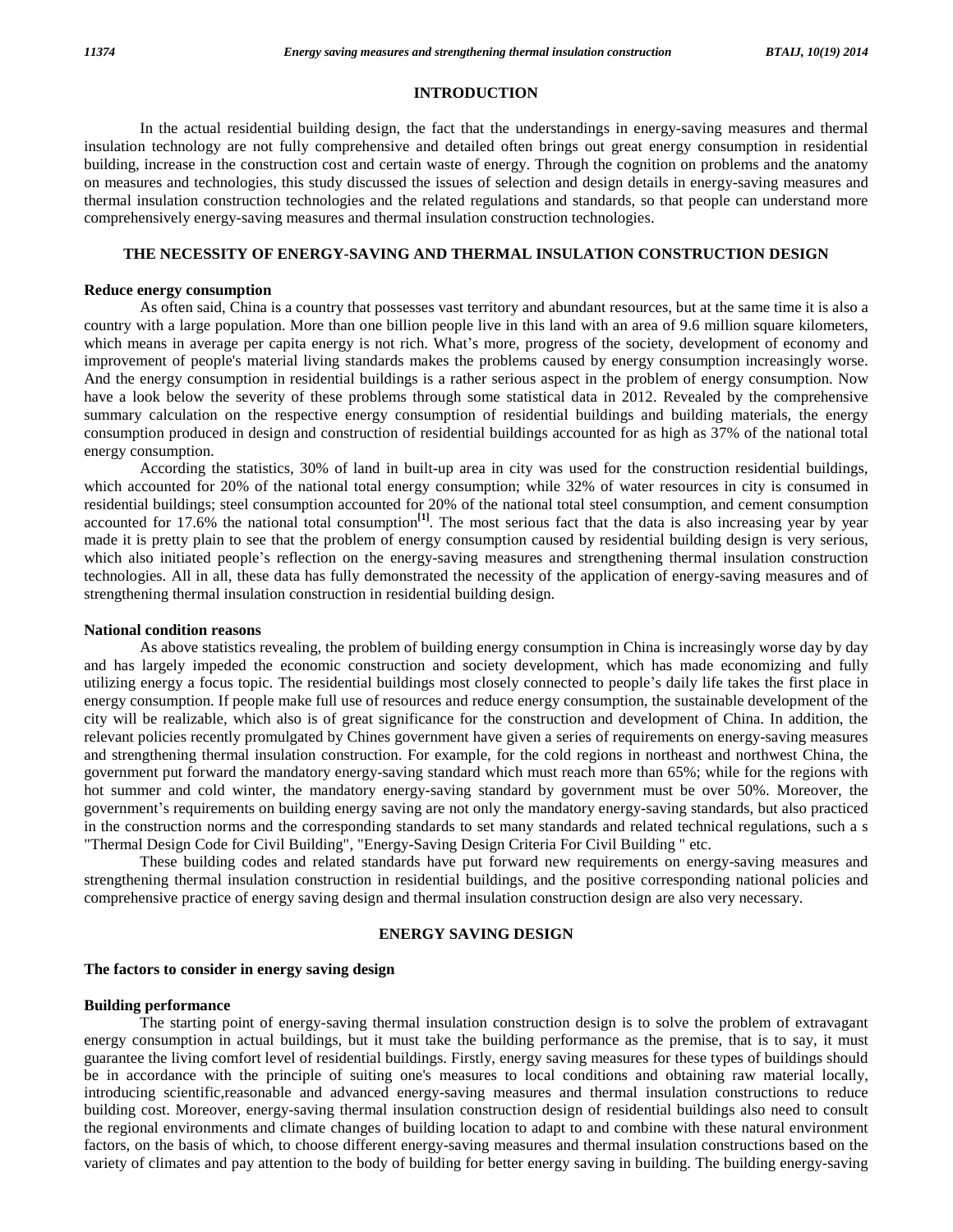thermal insulation design has put forward the new requirements on the radiating surface and heating surface of the building body **[3]**. On one hand, it requires that the shape coefficient of building should be as small as possible and correspondingly the radiating surface should also be rather small. On another hand, in the wintertime radiating surface of building should be as large as possible, which, especially in the regions with hot summer and cold winter, can save energy better by heat radiant and ventilation. For the 2 sides, the contradiction between size and radiating or heating surface is a main problem in building energy-saving insulation construction which also has serious influence on the performance of residential buildings. Only when this contradiction is well resolved by taking effective measures, can the using performance of residential buildings be guaranteed and requirements on energy-saving thermal insulation construction of residential buildings be meet **[3]**.

## **Combination with new energy application**

Since most of the building materials except a few steel bars are unrecyclable, energy saving can be produced not only by reducing energy consumption but also by new energy introduction and binding application which can also engender pretty good energy saving efficiency. In twenty-first Century, the concept of environmental protection and energy saving has won support among the people and various energy-saving technologies have been gradually applied to practice. The most typical one is the development and utilization of solar energy. In addition, the reasonable development of geothermal pump system and wind energy utilization system methane and the exploitation of methane, natural gas and other new energy which are based on the local environment and geographical conditions of residential buildings are functioning very well. It is urgent to be stressed that the exploitation and application of these technologies should be combined with the local geographical environment. And the whole technology or system should also be optimized step by step through consistent guidance and improvement at an orderly gradual pace. Lastly, in the process of development and application, the continuing exploration and research are required for the persistence of better promotion and application.

### **Saving-energy design plan**

# **Arrangement and shape of building**

The two basic requirements of the residential buildings are lighting and ventilation. And the geographical environment of the resident building as well as its height, forwarding direction, interval distance, the arrangement of transportation network and the surrounding green construction are all the influencing factors for lighting and ventilation. Besides, all the factors are still influencing the energy consumption in the actual service of the residential building. As a result, it is very vital to stress the arrangement and shape of residential buildings. In the design process, firstly a practical observation on the surrounding environment should be conducted to covey a comprehensive consideration ofenvironment factors and natural climate factors. And then, a deep insight to the local customs, cultures, and residential behavior models is also required. In addition, the function of residential building is another noticing point. Based on the interval distance, forwarding direction, arrangement, wind direction, sunshine radiation and the outer-constructing environment, a also required. In addition, the function of residential building is another noticing point. Based on the interval distance, forwarding direction, arrangement, wind direction, sunshine radiation and the outer-constructing e and shape and full utilization of nature factors. And the design improvement of the factors can be changed by human should comprehensive consideration on multiple aspects can be formed to conduct the optimation design of building's arrangement and shape and full utilization of nature factors. And the design improvement of the factors can be ch the south-to-north direction should be the priority option to improve the ventilation in summer and prolong the sunshine radiating time in winter to avoid the emergence of radiation inadequatity issues. In the conduction of design, concerning the building energy saving, the unevenness on the building body should be reduced as much as possible. The shape coefficient of heating-type residential buildings should be controlled within 0.3; the house depth should be reasonably expanded, suitably between 10m and 14m; and the house length should be controlled around 55m. Moreover, in the overall planning, the building design in the regions with hot summer and cold winter should reasonably adopted the plan of monomer combination for the formation of air duct to fully utilize the nature wind and thus reduce the energy consumption of air condition. The implementation of building structure energy saving is shown in Figure.1 as follow.



**Figure 1 : Figure of building structure energy-saving implementation**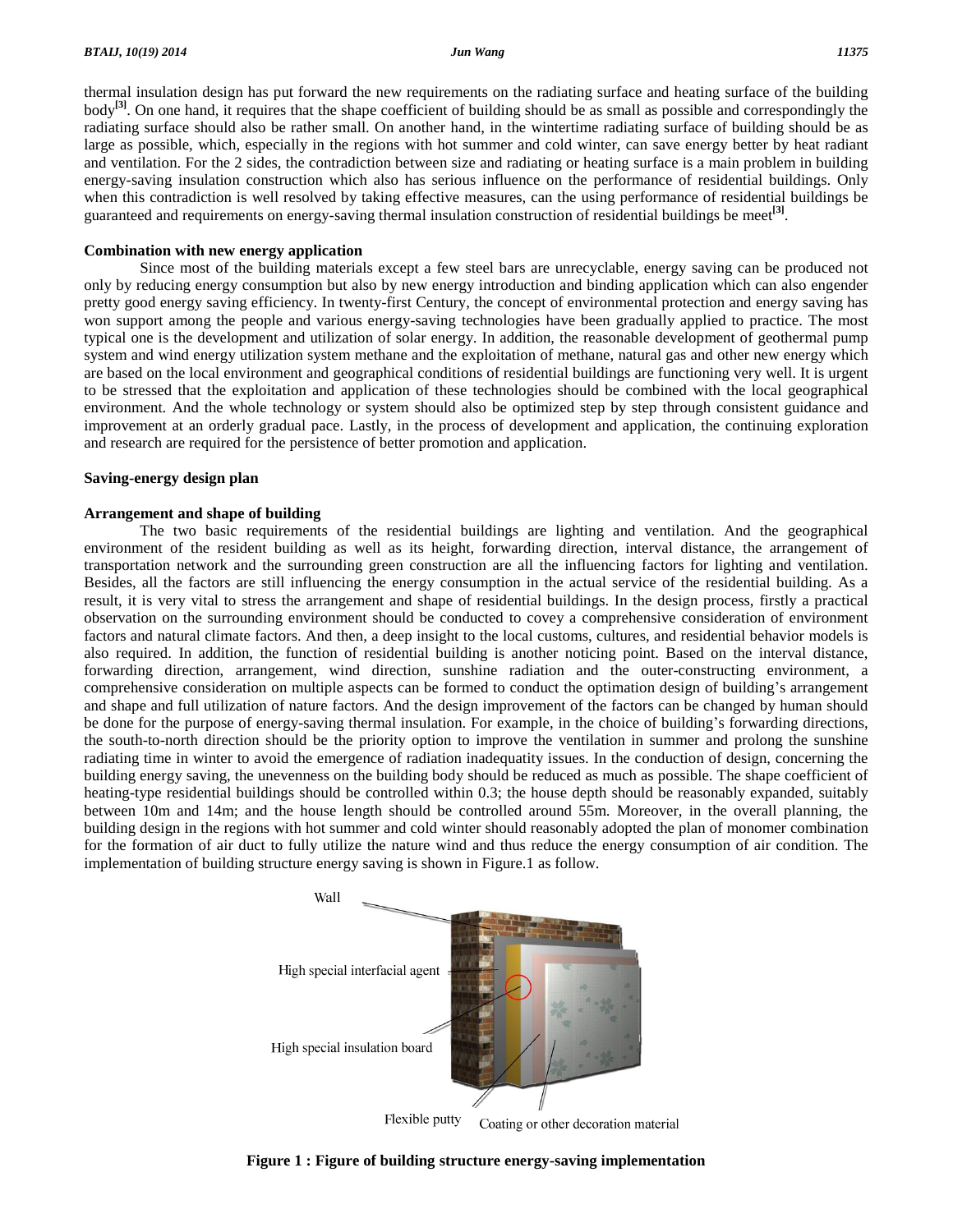# **The graphic design**

The aim for the graphic design is to meet the requirements of households which cover family composition, value and life style etc. Mainly, the requirements can be categorized into several aspects, lighting and ventilation, multiple functions,<br>comfortable degree, functional layout and area using rate. Meeting the demands above, energy-s comfortable degree, functional layout and area using rate. Meeting the demands above, energy-saving residence should also environment. The aspect of residence should be structured, and the peripheral area should be reduced, in order to increase the radiating area in winter and decrease the direct sunlight in summer. For example, putting one side with larger area of external wall and more windows toward the south where the solar radiation is intense, in order to gather solar energy effectively. Setting up some smaller windows in northern external wall so that the demand of ventilation can be satisfied. In addition, we can set up smaller windows selectively or even not in an east-west direction, preventing the intense direct sunlight. When considering kitchen, passage and toilet which are not sensible with thermal environment, we can place them in the north, in the contrast we should intercalate bedroom in the south as far as possible, to enhance the utilization efficiency of solar energy. In modern architecture, we can also make some temperature damping area to reduce the dissipation of heat conduction. For example, in the area of cold in winter and hot in summer, we can replace open-plan stairs by enclosed-plan ones, and install windows in staircase. Entrance of buildings facing north can be fitted with anteroom against the invasion of northwest wind in winter. Furthermore, we can control the air current indoors with the help of rational settings, on the purpose of creating a splendid environment indoors.

#### **The building envelope and material design**

The main structure of the building envelope, including a portion of the enclosed space and the outdoor portion of the spacer, the material points that the materials and surface decoration materials which are used by these portion of structures. In the residential building envelope, the energy consumption is the largest part of the roof, doors, windows, walls and floor and so on. Among them, the roof accounted for 22% in the overall energy consumption in buildings,the proportion of windows and doors accounted for 33%, accounting for 24% of wall, floor accounted for 15%. The amount of heat of maintaining structure is very large, as shown in Figure 2. Residential building envelope is mainly design for meeting the interior lighting and ventilation requirements,meanwhile, providing the proper heat, moisture protection for the interior space **[6]**. We can obviously see from the ratio of envelope occupied and the role of its importance, in order to achieve the purpose of energy saving in the structure of building energy consumption, you can start from the roof, doors, windows, walls and floor construction and other aspects of the body. In the overall structure of the building envelope, roofing possession ratio is usually small, then the role is very important. Therefore,when you are processing to optimize the design of the roof,you can choose a small density of application and correspondingly smaller thermal conductivity of insulation materials, thereby reducing the weight and thickness of the roof. However, the roofing material can notselect a larger absorption insulation material. Because in the wet operations of the roof, if the roofing material having a larger water absorption,it will generate the effect of water absorption,thereby reducing the thermal insulation effect **[6]**.



**Figure 2 : The diagram of the Maintenance of structural heat radiation**

# **Roof energy saving**

Though the roof covering area occupies a small proportion on exterior-protected construction, the roof covering have an important effect on top floor housing construction. The measures of roof energy saving can mainly through the following aspects. First, the choosing of the roof insulation material. To avoid the roof have a too heavy weight and thickness, the high density or the high thermal conductivity material are not be concerned. Second, roof insulation materials could not be water absorption materials,to avoid the impact of the insulation effect thanks to the wet work. As far as the information on the current market, roof insulation energy saving material are more like Overhead type heat insulation cotton, Inverted insulating roof and Pumice sand roof and other energy-saving insulation roofing. As for the southern residential buildings, must pay more attention on the effect of insulation, energy-saving design could through the planted roof, sun roof or high relativity roof.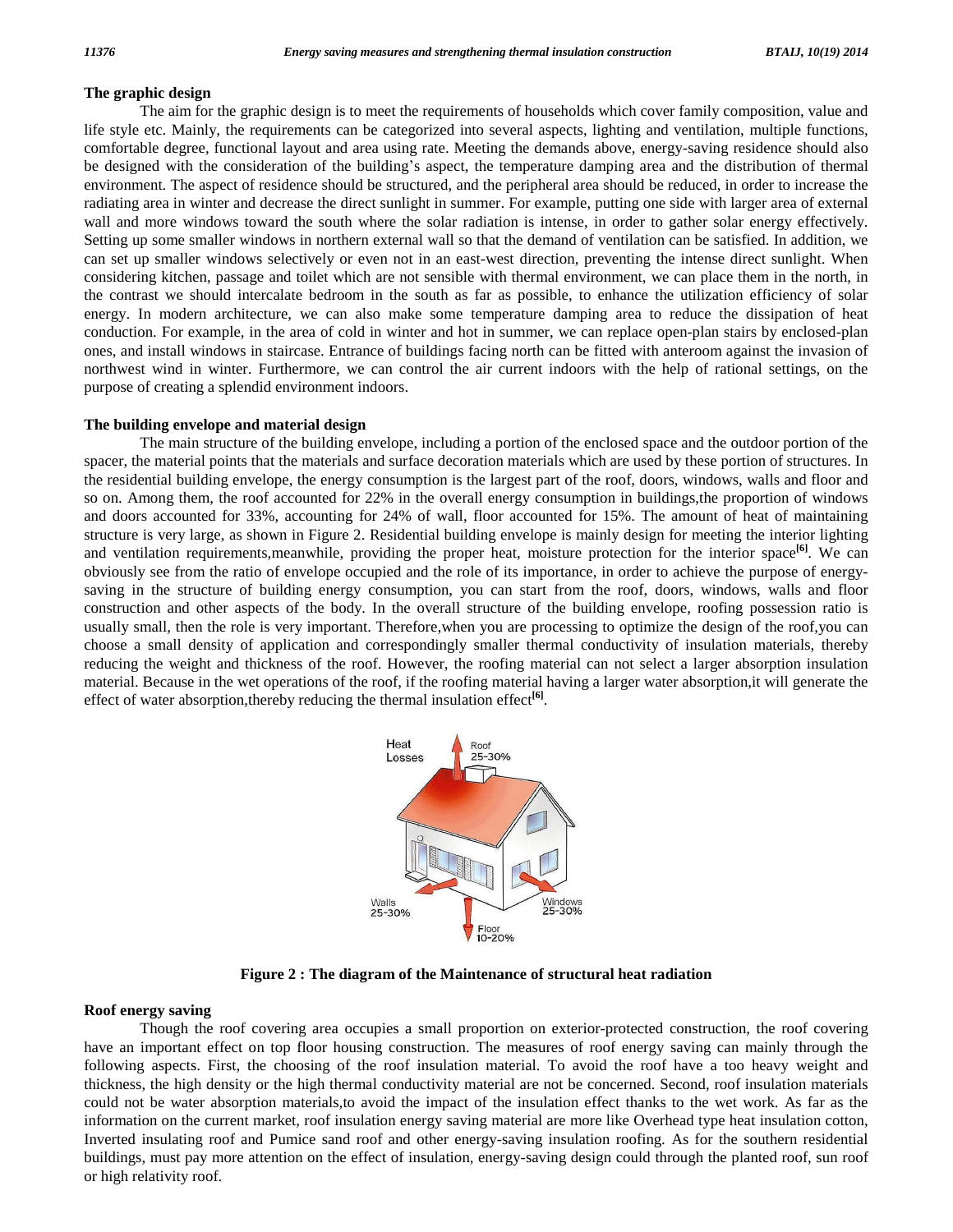# **Energy saving of walls**

Energy saving technology ofwalls is the use of composite wall design to save energy. Composite energy-saving wall refers to increase in a composite insulation material layer or several layers at the basic body structure, to improve thermal performance to achieve energy-saving insulation. Composite wall technology are more taken advantages of new efficient thermal insulation material, such as rock wool, glass wool, polystyrene, polyurethane foam and so on. and even direct use composite wall, to control the heat conduction coefficient of the wall, so as to achieve the purpose of energy-saving insulation. According to the position relationship between the composite and the main structure, it can be divided into external insulation technology and internal insulation technology. The inner insulation of the outside box is the internal insulation layer construction carrying out in the outside wall. It is a thermal insulation energy-saving technology which is applying widely. Exterior insulation technology is more reasonable than insulation with its obvious advantages and has a better thermal insulation effect by the application of the same specification equal performance and size of the heat preservation material construction of external thermal insulation structure, not only reduces the thermal bridge effect of building structure, but also improves the effective space of buildings inside the body. At the same time, it also can effectively eliminate the condensation phenomenon, improve the residential living comfort. In the south in hotsummer and cold winter area, exterior decorative color choice should try to choose light color, in order to reduce solar radiation absorption coefficient. The heat insulation effect of building energy diagram as shown in Figure 3 below, left for the insulation effect before use, the right for the insulation effect after use.



**Figure 3 : Effect of heat insulation for building energy-saving diagram**

# **Energy saving of outdoors and windows**

According to the relevant statistics, the loss of heat energy consumption through external doors and windows accounted for about 35% to 45% of building energy consumption. Which can be seen,external doors and windows energy saving technology application is still weak in the enclosure structure energy saving technology application. The selecting of the external doors and windows materials and glass materials, and the shading measures will affect the thermal performance of exterior doors and windows. The more common Ordinary single glass aluminum alloy window can reach 6.4W/m2 K, is six times of the wall heat transfer coefficient. So, the application of new energy-saving insulation materials is more important. Such as hollow glass, reflective glass, heat absorbing glass. The double glass hollow double cavity is in good thermal performance, whose thickness is only 40mm. Window selection is the alloy insulation section bar. the heat transfer coefficient can reach 1.5 W/m2 K **[7]**.

In addition to the selection of the external doors and windows, the area of the external doors and windows is also an important factor to affect its energy saving effect. The determination of the external area needs to be combined with the local climate factors, winter and summer sunshine, outdoor temperature changes, wind conditions, indoor lighting and ventilation design and other factors outside the door and window area. Generally speaking, in the premise of ensuring the lighting and ventilation, it should be reasonable to control the ratio of windows and walls of all orientations, as is shown in the following table. The North should not be greater than 25%, the South should not be greater than 35%, the north and south should not be greater than30%. The controlling of all towards the area ratio is shown as TABLE 1.

| TABLE 1 : the controlling of all towards the area ratio |  |
|---------------------------------------------------------|--|
|---------------------------------------------------------|--|

|   | Tast<br>. | $-1$<br>∧/∩α1<br>וכט<br>$ -$                 | .                           | . |
|---|-----------|----------------------------------------------|-----------------------------|---|
| . |           | 200 <sub>6</sub><br>$\overline{\phantom{a}}$ | $\sqrt{2}$<br>$\prime$<br>_ |   |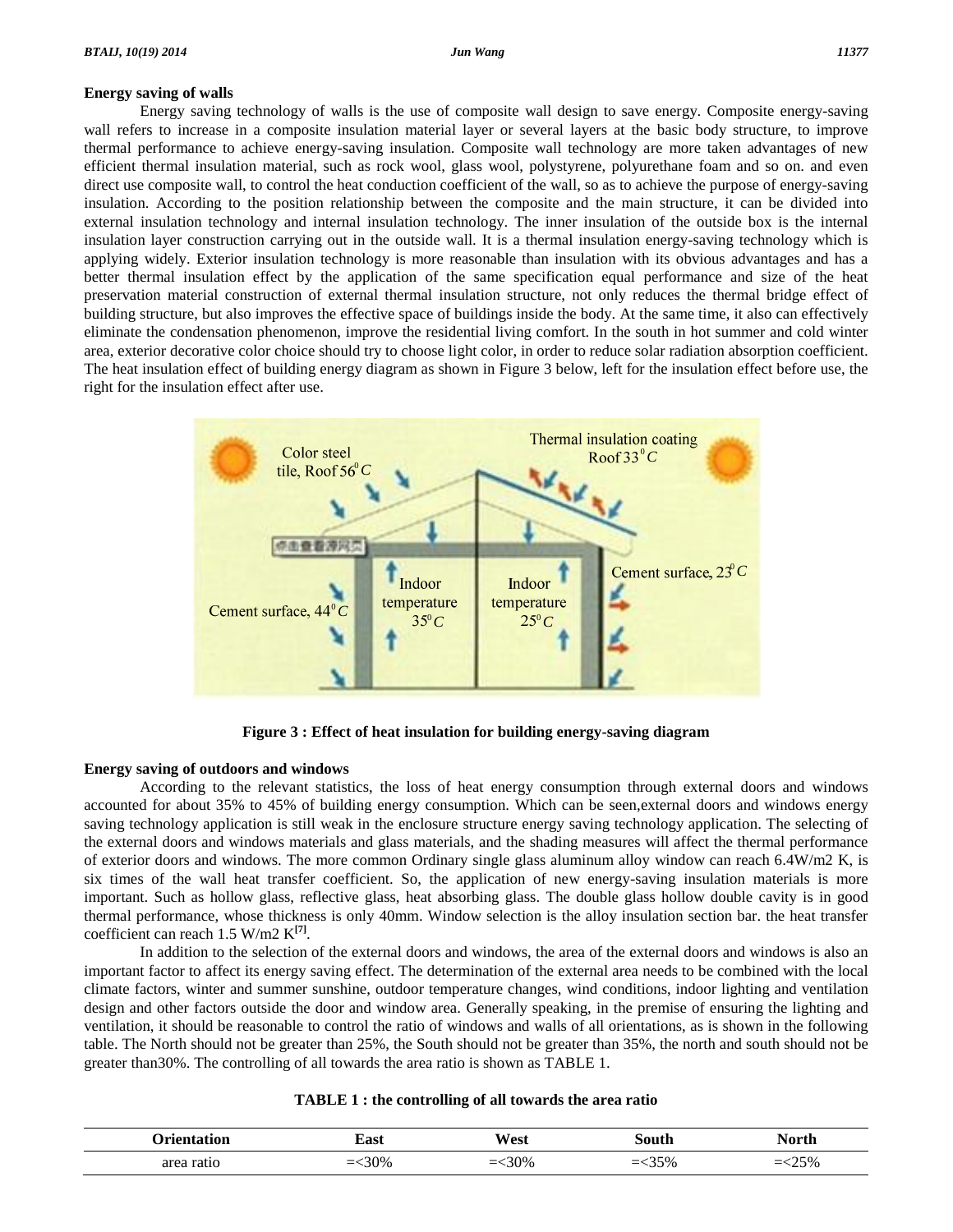# **THERMAL INSULATION CONSTRUCTION TECHNOLOGY**

In residential building design, insulation construction technology is mainly used in the roof design of building envelope. This paper is mainly took the winter warm summer heat area residential building design as an example, through the strengthening analysis of the technical measures applied to thermal insulation construction, to explore the effect of energy saving thermal insulation construction technology plays in the residential building. Following the roof vaporated thermal insulation construction, roof insulation and reflected sun planted roof structure aspects, carries on the analysis of residential building energy saving effect of thermal insulation construction technology.

### **Roof heat insulation structure**

There are mainly four Roof heat insulation and cooling structure methods in the architectural design in warm winter and hot summer areas. The first is the ventilation heat insulation roof layer. The second is the roof vegetation heat insulation. The third is the roof vaporated thermal insulation. The forth is the roof reflecting sunlight heat insulation. The passive evaporation insulation roofing can transform and control effectively without relying on the heat from Conventional energy on the roof of solar radiation, Integrated temperature outside, and the Indoor thermal environment. This is because that the peculiarity of Water evaporates away a lot of heat absorption of latent heat of vaporization are fully utilized in Passive evaporative heat insulation structure. To obtain good energy-saving and heat insulation effect, so as to achieve the requirements of the design ofresidential building energy saving. Reflective insulation is mainly applied coating reflection insulation. Paint reflectance spectra is shown as in Figure 4 below.



**Figure 4 : coating reflection spectra**

# **Planting roof heat insulation structure**

In Chinese areas with hot summer and warm winter, Planting roof heat insulation structure is a kind of common heat insulation roof. Which utilizes cultivated plants to form a wet soil system, through absorption, evaporation and transpiration, and improve the balance system of roof implementation, to reduce the impact of direct sunlight and other factors outside of the indoor environment. And this roof planting technology can effectively reduce the Strong direct effects on heat, cold air on roof form. And To reduce the surface temperature fluctuations, forming a good protection to the indoor environment temperature. The basic structure level is as shown in Figure 5.



**Figure 5 : Planting roof heat insulation structure diagram**

#### **The roof sunshine reflection insulation structure**

There are many kinds of design scheme of roof sunlight reflection heat insulation structure. One of the more significant heat insulation effect is inverted roof insulation construction way of reflecting sunlight. The waterproof layer is placed above the heat insulation layer, to effectively protect the waterproof layer, making the indoor environment from the external environment.